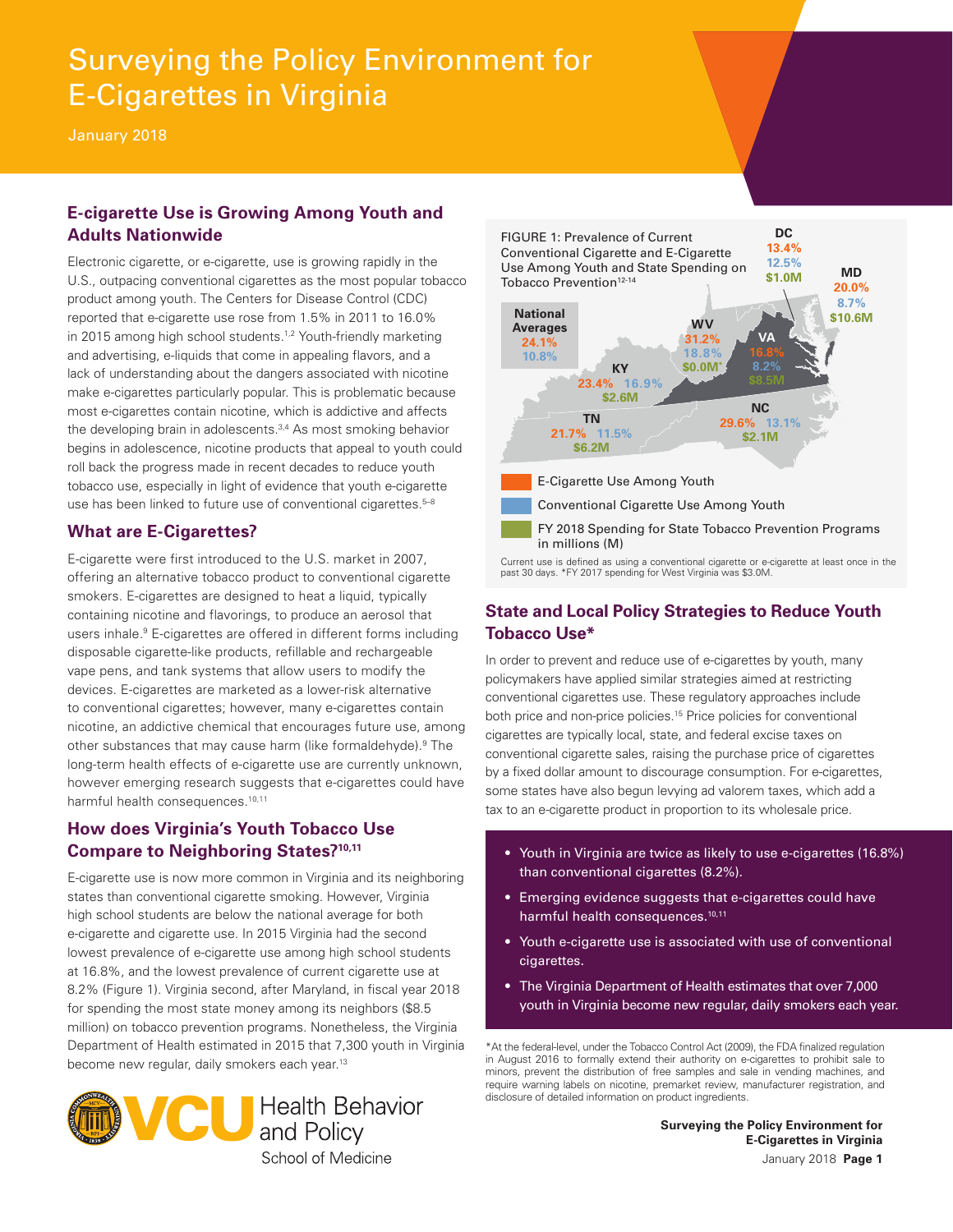#### TABLE 1: Conventional Cigarette Excise Tax Rates<sup>15-17</sup>

|                         | <b>Conventional Cigarette</b><br><b>Excise Tax Rates</b><br>(Rank among 50<br>states and D.C.) | E-cigarette Tax Rates                                                   |
|-------------------------|------------------------------------------------------------------------------------------------|-------------------------------------------------------------------------|
| National<br>Average     | \$1.69                                                                                         | N/A                                                                     |
| Virginia                | \$0.30 (50th)                                                                                  |                                                                         |
| Maryland                | \$2.00 (15th)                                                                                  |                                                                         |
| District of<br>Columbia | \$2.50 (13th)                                                                                  | <b>Ad Valorem</b><br>(Proportional) Tax:<br>65% wholesale price         |
| North Carolina          | \$0.45 (47th)                                                                                  | Excise Tax: \$0.05 per<br>milliliter of e-liquid<br>containing nicotine |
| <b>Tennessee</b>        | \$0.62 (42nd)                                                                                  |                                                                         |
| West Virginia           | \$1.20 (33rd)                                                                                  | Excise Tax: \$0.075 per<br>milliliter of e-liquid                       |
| Kentucky                | \$0.60 (43rd)                                                                                  |                                                                         |

Since state and local governments can implement taxes, substantial variation in tobacco product prices exist across the U.S. Virginia's state excise tax on cigarettes is \$0.30 per pack, currently ranking 50th among U.S. states and D.C. These state and local excise taxes are levied in addition to a federal cigarette excise tax of \$1.01 per pack (Table 1). Thus, the average pack of cigarettes costs \$5.25 in Virginia and \$7.75 in D.C.16

To date, e-cigarette products have not been subjected to a federal excise tax. As of October 2017, seven states and D.C. tax e-cigarettes (Table 1). Virginia is not one of these states. However, three of its neighbors do tax e-cigarettes, including D.C. (65% of the wholesale price), North Carolina (\$0.05 per milliliter of e-liquid containing nicotine), and West Virginia (\$0.075 per milliliter of e-liquid).17 The average price for an e-liquid tank system starter kit can range from \$20-\$80, and a 15ml bottle of e-liquid costs approximately \$10-15.18,19

Many states have chosen to implement a ban on youth possession of e-cigarettes; however, fewer states have passed legislation restricting the use of e-cigarettes in public spaces where youth spend time,



- **1.** Youth Sales Ban (All states, as of August 8, 2016, per federal law)
- **2.** Youth Possession Ban
- **3.** Indoor Clean Air Restriction (complete ban) for K-12 Public Schools
- **4.** Indoor Clean Air Restriction (complete ban) for Restaurants and Bars



like K-12 public schools, and only four states restrict use in private vehicles when youth are present (Figure 2). Virginia (2014), along with the neighboring states of Kentucky (2014), West Virginia (2014), Tennessee (2015), and the District of Columbia (2016), have banned youth possession of e-cigarette products. Virginia also banned indoor use of e-cigarettes in public K-12 schools in 2015, as did neighboring West Virginia in 2014 and D.C. in 2016. D.C. also banned e-cigarette use in restaurants and bars in 2016.<sup>17,20,21</sup>

#### **Future Directions for E-cigarette Policies in Virginia**

The introduction of a new, alternative tobacco product, such as e-cigarettes, requires research on the physical harms associated with their use and action at the state and federal level to decide how to regulate these products to minimize harm. Virginia has a lower prevalence of e-cigarette and conventional cigarette use in comparison to the national average and its neighboring states. Efforts made by state-wide organizations, such as the Virginia Department of Health and the Virginia Foundation for Healthy Youth (VFHY), have paved the way for tobacco control in Virginia. For example, The Virginia Department of Health established the Tobacco Use Control Program<sup>22</sup> to prevent tobacco use among youth, promote cessation among smokers, and create a statewide program for tobacco use prevention and control. VFHY utilizes several approaches including engaging youth through Y Street teen volunteer group, a multimedia campaign 'Y do u think', and community prevention programs.<sup>23</sup>

Youth in Virginia are twice as likely to use e-cigarettes compared to conventional cigarettes. Previous legislative sessions considered but failed to pass bills that would have added e-cigarettes to indoor clean air restrictions (2016) and levied state excise taxes on e-cigarette products (10% proportional tax and \$0.05 per milliliter of e-liquid, 2017).<sup>24,25</sup> The 2018 legislative session will find policymakers considering SB 303, requiring school boards to design and implement policies prohibiting use of tobacco and nicotine vapor products on school property, school buses and at school-sponsored activities, and prohibit student possession of these products. At the same time, HB 794 and 1518 propose changing clean indoor air laws but fail to include e-cigarettes. Moving forward, considering a comprehensive approach to implementing tobacco prevention policies that includes e-cigarettes, along with continuing to invest in tobacco prevention programs, could reduce the harms associated with e-cigarette use among youth in Virginia, allowing the Commonwealth to remain a leader among its neighbors in mitigating the burden of tobacco products.

This policy brief was prepared by **L. Morgan Snell**, MPP, Doctoral Student in the Department for Health Behavior and Policy at Virginia Commonwealth University; **Nicole E. Nicksic**, PhD, MPH, Postdoctoral Research Fellow in the Center for the Study of Tobacco Products and Department of Health Behavior and Policy at Virginia Commonwealth University; **Andrew J. Barnes**, PhD, Associate Professor in the Department of Health Behavior and Policy and faculty affiliate in the Center for the Study of Tobacco Products at Virginia Commonwealth University. The findings and conclusions in this policy brief are those of the authors, and no official endorsement by VCU Health or the VCU School of Medicine is intended or should be inferred. For references, see the appendix at https://hbp.vcu.edu/policy-briefs/

> **Surveying the Policy Environment for E-Cigarettes in Virginia** January 2018 **Page 2**